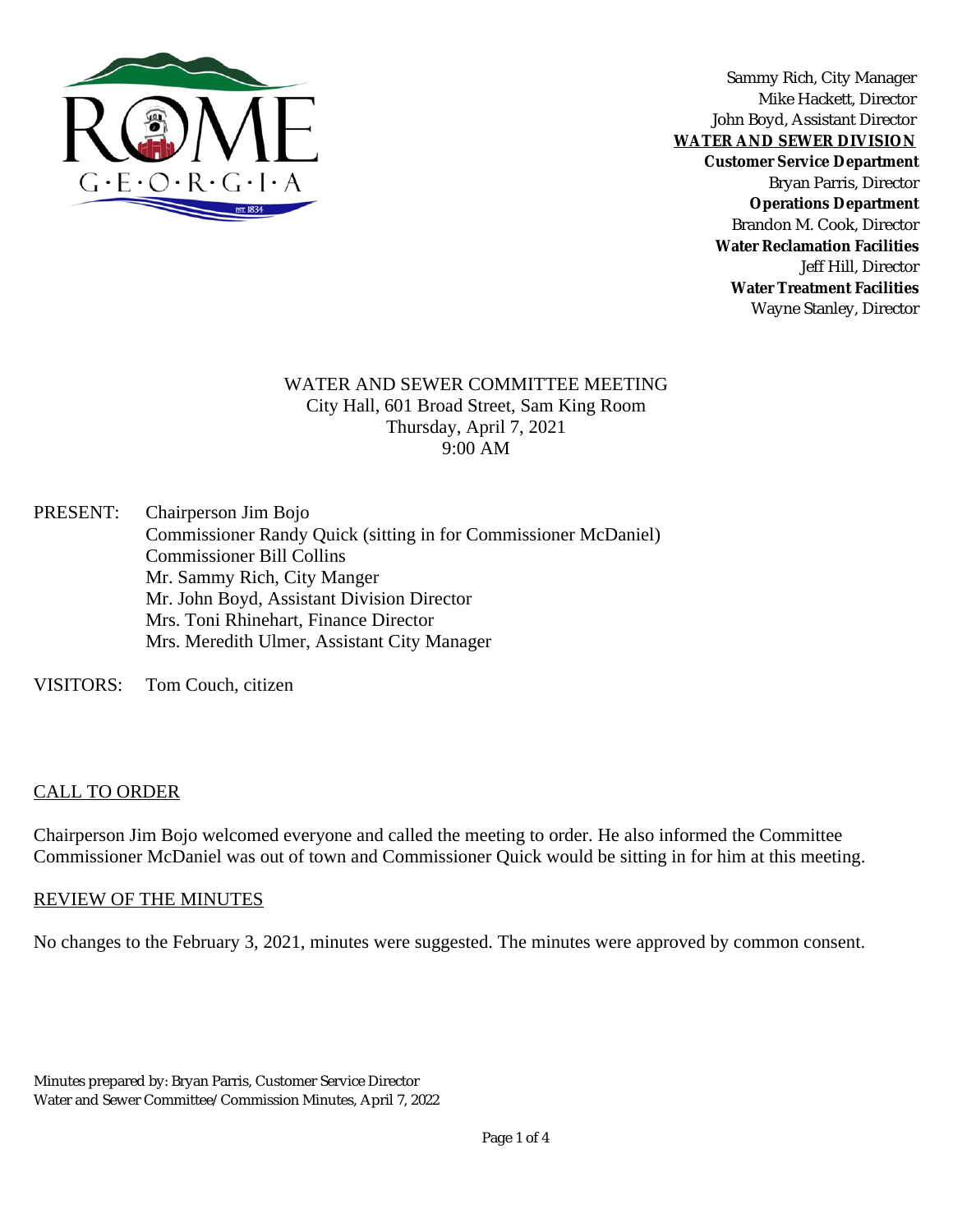### FINANCIAL REPORT

Mrs. Rhinehart stated she was reporting from an unaudited December statement, and this was not the final figures but was close enough to go over. Comparatively for 2021 major revenues are up, water was up by \$312,000.00 and sewer was up by \$879,000.00, discounts and penalties were down by \$31,000.00 which is not material.

She reported Connections Fees are down some 2021 but still came in over what was anticipated in the budget.

Total Operating Revenues are up around \$1,098,000.00 from 2020 and over budget.

Nonoperating Revenues in total are pretty much in line with 2020 figures.

Mrs. Rhinehart reported some Expenses were slightly over budget, but most departments were under budget. Going on to say everything was pretty much in line with past year. She also reminded the Committee there would likely be a mid-year budget adjustment due to pay adjustments made earlier this year.

At the end of 2021 our bond coverage was at 1.8 and is usually right around 2.0. We will see this going out of line to about 30.0 in coming months but that is because of debt falling off and it would come back in line shortly as we acquire new debt.

Mrs. Rhinehart stated cash balances at the end of 2020 were at \$19,900,000.00 and down to \$16,275,000.00 so we have had to spend some of our cash reserves this year but were still okay.

#### OLD BUSINESS

Chairperson Bojo asked for an update on current projects such as West Third. Mr. Boyd reported mains and services are installed but during pressure testing it was discovered there is a small leak somewhere that has yet to be found but should be found soon and project should be wrapping up by late summer.

Bojo also questioned if we would be installing water and sewer for all the new developments starting up soon. Mr. Boyd and Mr. Rich explained in new developments it is the developer who install the water and sewer infrastructure and then once the city has inspected the work that infrastructure is transferred to the city.

#### New Business

# LIHWAP (Low Income Household Water Assistance Program)

Mr. Boyd presented the Committee with an overview of the program and went over the contract from the State which the City would be required to agree to receive any payments. He explained many of the initial concerns with the contracts had been remove but there were still numerous requirements that are very concerning as they relate to our business processes and system limitations. The program still requires reporting and auditing data which cannot be done with our billing software and at this time can only be done by manual entry and spreadsheets. Another major concern is the program is to pay water and sewer bills, we also bill for garbage collection. Initial payments can be applied to the correct charges, but credits and overpayments are processed by the billing system and distributed across all charges. Mr. Boyd went on to say we do think it is a good program, but it could easily turn into something we could not manage if the number of precipitants is excessive.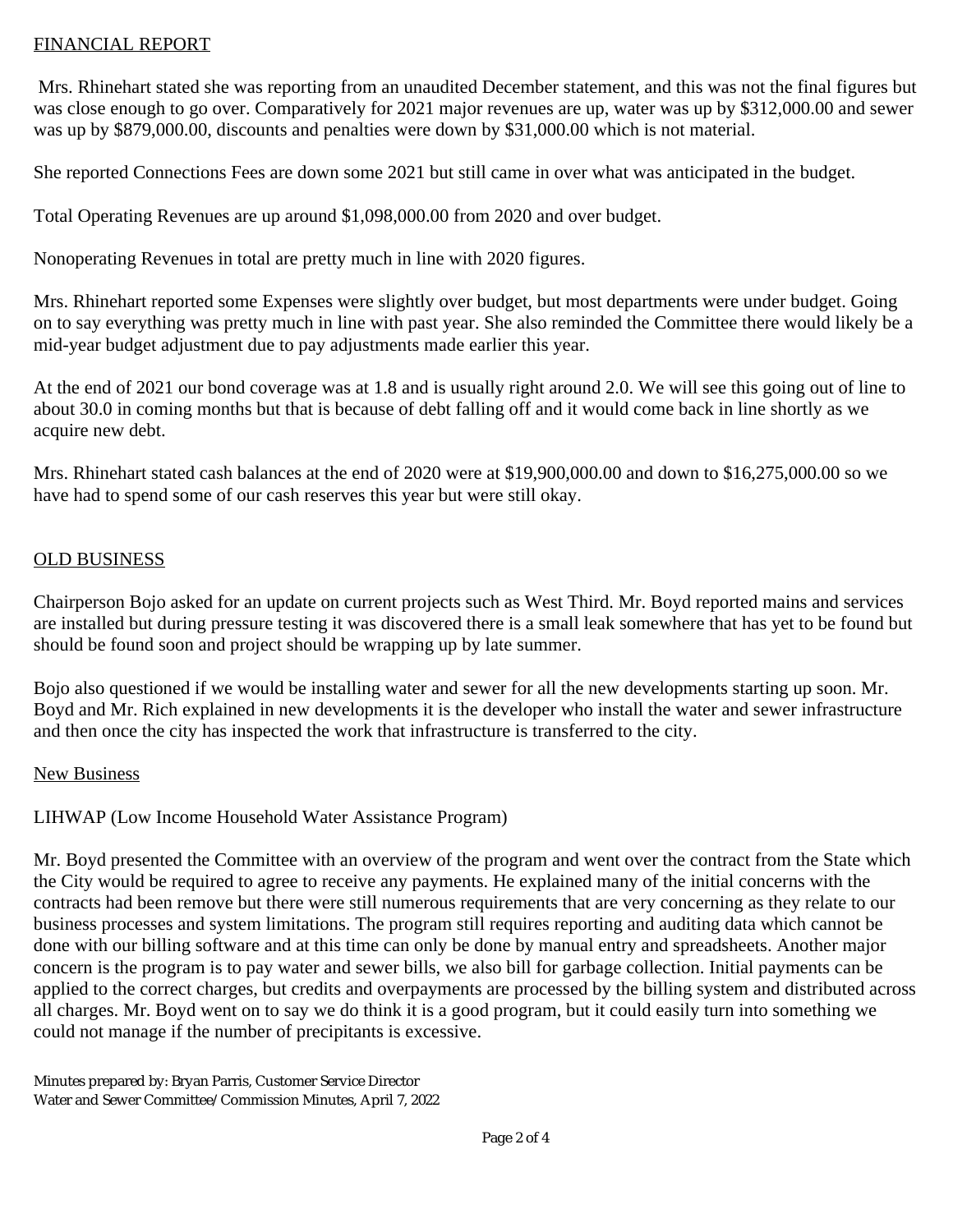Mr. Rich asked if we would be required to report the performance data or would the administrator? Mr. Boyd answered, we would.

Commissioner Quick commented; "this sounds like it could turn into fulltime job." Mr. Boyd said that was something we are concerned about.

Mr. Rich asked if we knew how often a customer could receive assistance? Boyd said we do not know at this time how often but there were limited funds.

Commissioner Collins stated now that the program is in place it would likely continue as the assistance with gas and energy programs have and funding would be made available each year.

Chairman Bojo asked if Boyd thought we would recoup more past due bills than the salary of an additional employee? Mr. Boyd said most likely not.

Mrs. Ulmer asked if anyone had reached out to surrounding communities who are participating in program for guidance. Mr. Boyd said Mr. Parris had done so and others who are new to this type of program are taking the same approach that we are looking into and tracking to the best of their ability.

Commissioner Quick asked for Mr. Boyd's opinion of the program and his thoughts on a six-month pilot. Mr. Boyd stated he thought it was a good program and could help many citizens right after a large rate increase but could also put the Commission in a bad position if it was ended once started. Mr. Rich added we would not know until we tried to make it work and if the burden was too large then we could end our participation in the program.

Commissioner Quick stated I think this is a great opportunity and we realize this is stepping outside the realm of normal activities and adding somewhat older processing to the modern technology that we are utilizing, and we absolutely look at this as a pilot.

Commissioner Collins made the motion to present a six-month pilot of the program to the Commission and the next meeting. Commissioner Quick seconded the motion. Chairperson Bojo accepted.

## **OTHER**

Floyd County Wholesale

Mr. Boyd provide the Committee with Floyd County Water's current water rates and rate increase to their customers for past years along with City rate increases to our customers. He also provided their current and historical water purchases from the City and Calhoun. The data showed that while the city offered a much lower rate than Calhoun the County continued to purchase more than required amounts.

Mr. Boyd and Mr. Rich went on to explain the city does not depend on any revenue from the County to meet our budgetary needs and we should no longer consider the County as a wholesale purchaser. Both also stated the city wants to continue partnering with the County to provide any services need but at a discounted rate based on the City's current rate table charged to our other customers at the administrative level rather than a negotiated wholesale rate.

Commissioner Quick made the motion to transfer this to the administrative level. Commissioner Collins seconded, and Chairman Bojo accepted.

Minutes prepared by: Bryan Parris, Customer Service Director Water and Sewer Committee/ Commission Minutes, April 7, 2022